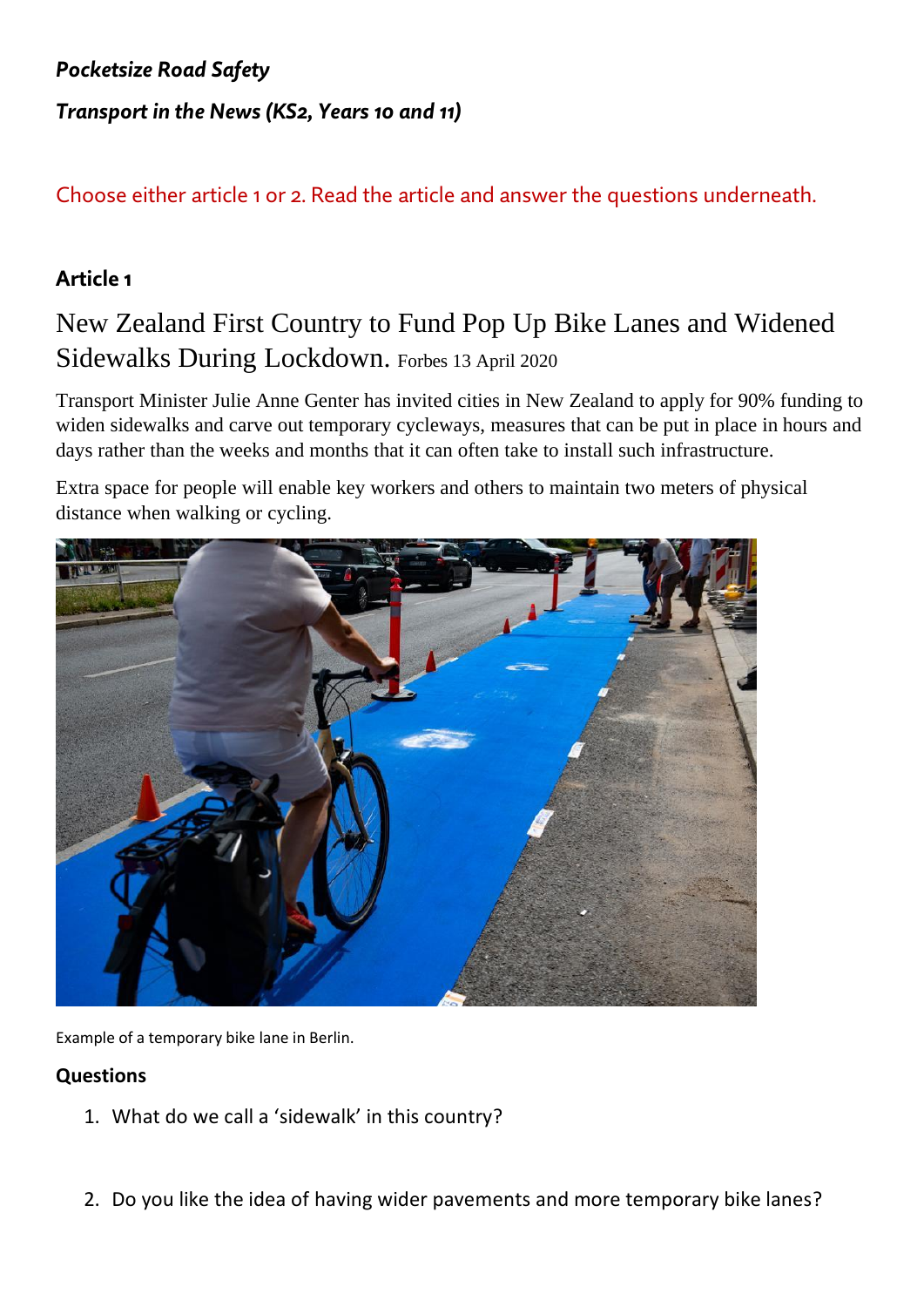1 Sidewalk is a pavement or footpath

S It could make walking more pleasant and keep us further away from the road and traffic. Could the blund, the bapilities changer pushes build, those barents with wider pushchairs and buggies. Could encourage more to walk which will be good for the people's health and well-being. Less pollution if fewer travel by car and walk or bike instead.

gnized at a mong legispod lie to it and metres if as all possible) from the passing and side side to the side t pedestrian.

5 and 6 It may work better in the cities where there could be the space to have these wider paths. some of our historic market towns have only narrow roads and buildings that are close to them. . Wight try to make more town centres car free perhaps and for pedestrians and cyclists only.

Thank you and well done. Ray Hughes, Active Travel and Road Safety Officer.

Say yes or no and why you think this.

- 5. Do you think this idea of wider paths would work in Shropshire's historic market towns or might it work better in the bigger cities?
- 4. In the current circumstances, if we are out on a daily walk and meet another pedestrian walking towards you on the pavement what would you do? Remember the importance of social distancing.

3. This will help us with social distancing (keeping 2 metres away from each other), but can you think of any other benefits of these wider paths?

Yes or no?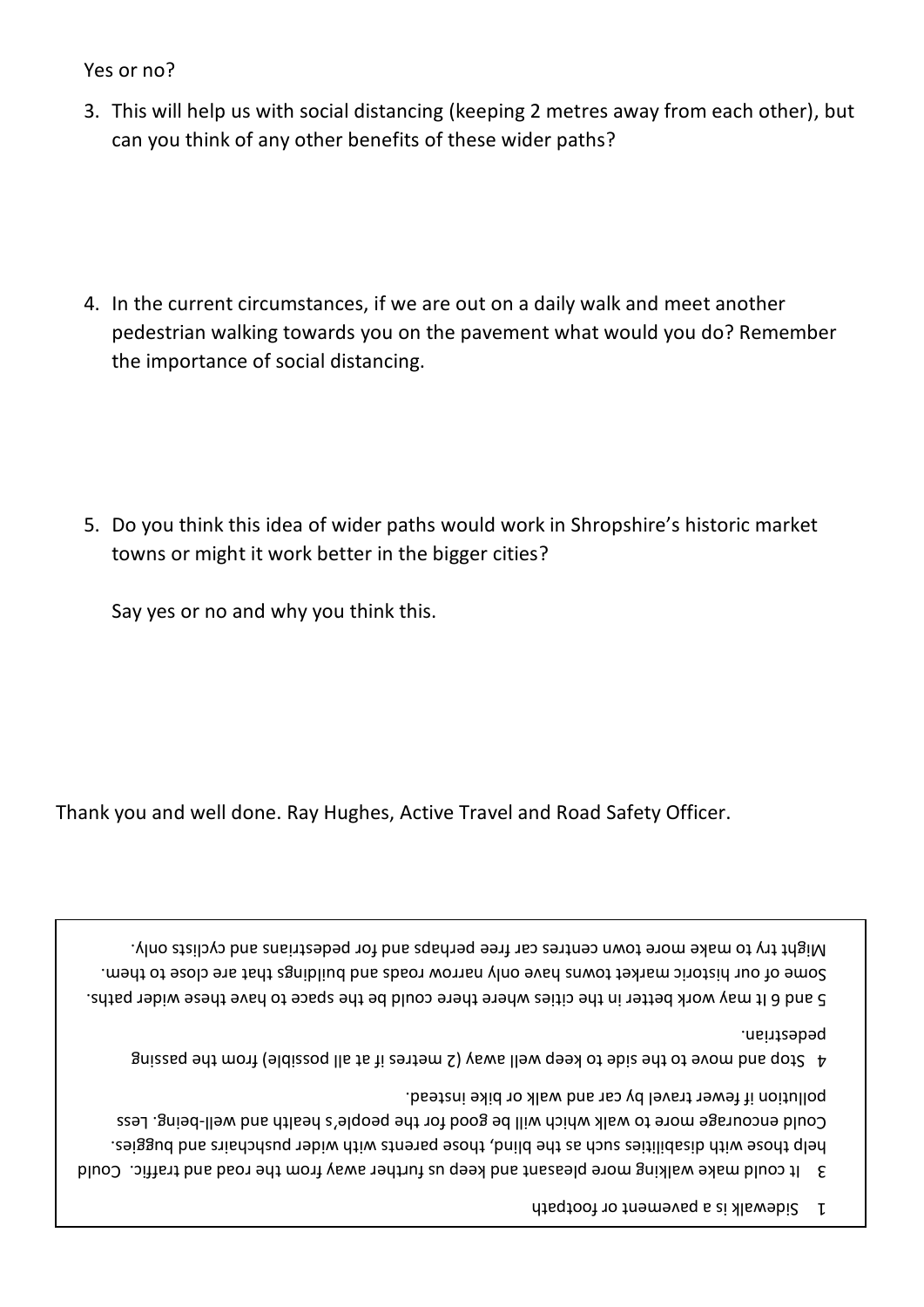**Article 2**

# **Lockdown proves life - and our cities - are better without cars.**

The Scottish Herald, 17 April 2020.



Spending 23 hours a day indoors, though, has added extra enjoyment to cycling, something from which I already took great pleasure.

It's not only the newfound freedom of space that makes the roads more enticing, it's the lack of noise. There's a nice silence, easy on the ears. Birdsong is more pronounced.

Of course, it's not all utopia. There are still idiots treating the almost empty roads as a racetrack challenge and let's hope these chumps feel the force of the law.

Cars destroy health - at an individual and societal level. They destroy the environment.

There are so many sound and sensible reasons for pushing active travel and cutting car use - we know them well already.

It is joyous to see families cycling together, couples out on the roads, novice cyclists confidently owning the tarmac - all with reduced fear of vehicles.

When this is over, we want to keep people using active travel.

#### **Questions**

- 1. What is 'active travel'?
- 2. How is walking and cycling good for you?
- 3. How can cars and transport harm the environment?